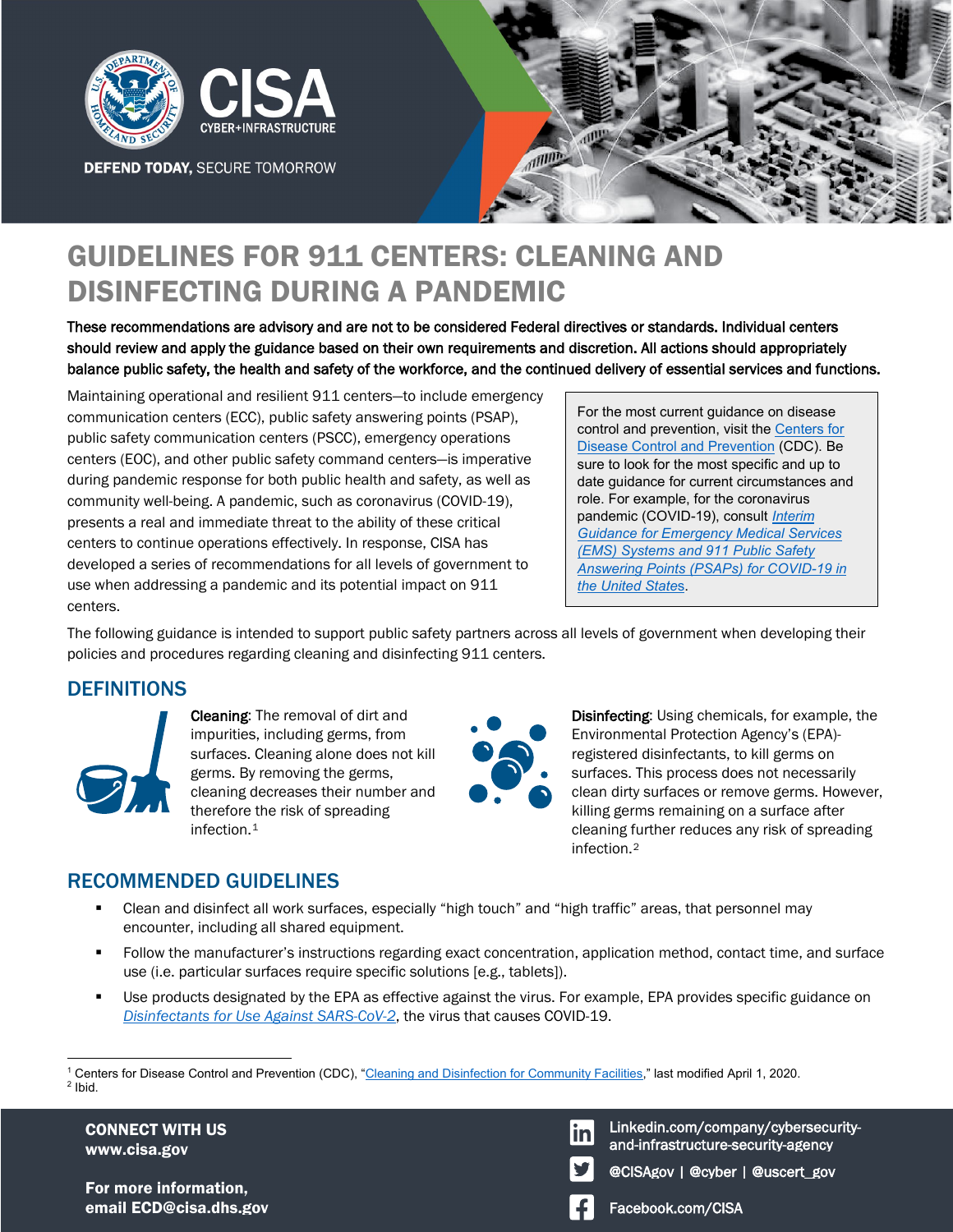# GUIDELINES FOR 911 CENTERS: CLEANING AND DISINFECTING DURING A PANDEMIC

- $\circ$  For hard (non-porous) surfaces, a diluted bleach solution (1/3 cup of non-expired bleach per gallon of water), can be used, ensuring a contact time of at least one minute. Never mix household bleach with ammonia or any other cleaner. For additional disinfecting best practices, see the CDC's guidance on *[Cleaning and Disinfecting Your Facility](https://www.cdc.gov/coronavirus/2019-ncov/prepare/disinfecting-building-facility.html)*.
- o Ultraviolet light (UV) sanitizers work best on smooth surfaces and may be used to supplement cleaning and disinfecting. They should be relied upon for disinfection only as advised by EPA or State and local guidelines. Also, some heating, ventilation, and air conditioning (HVAC) systems can be equipped with UV equipment to sanitize the treated air in a call center.
- Ensure that an adequate supply of disinfectants and other cleaning products are available at all times. For example, provide tissues, no-touch trash cans, disinfectants, and disposable towels for workers to clean their work surfaces and surrounding areas. Ensure that hand soap, alcohol-based hand sanitizers containing at least 60 percent alcohol, and other hand cleaning products are also available to workers.
- If an external cleaning organization is employed, ensure the organization has the proper credentials, access, and oversight, and follows current guidelines and infectious disease cleaning best practices, including any medical screening procedures prior to entering the facility.

### High-Touch Surfaces to Disinfect

- Keyboards and computer accessories (e.g., mouse)
- **Telephones buttons, handsets, and cords**
- **Work tools**
- **Equipment**
- **Monitors and touchscreens**
- **Power buttons and adjustment controls**
- Adjustable lighting arms
- **Chair arms and chair** adjustment levers
- **Keyboard drawers**
- Card key/access controls
- Personal Identity Verification (PIV) card readers

#### How to Disinfect

#### Procedures

- **Begin by removing dirt using all-purpose cleaner and then apply a disinfectant to remove pathogens. Consult** manufacturer's instructions on proper use of cleaning products. Do not apply liquids directly on information technology equipment; spray a towel and then wipe the equipment to prevent pushing liquids inside the equipment.
- Use disposable (i.e. paper) towels instead of fabric towels; use soft, absorbent, lint-free cloths for drying, if required.
- Follow standard operating procedures for disposal of cleaning waste. Cleaning waste should never be stored in the facility and should be immediately removed to a proper receptacle.

#### Protections while Cleaning

- Disposable gloves and gowns should be worn. Advise personnel to use personal protective equipment (PPE) mindfully and follow the CDC's *[Strategies to Optimize the Supply of PPE and Equipment](https://www.cdc.gov/coronavirus/2019-ncov/hcp/ppe-strategy/index.html?CDC_AA_refVal=https%3A%2F%2Fwww.cdc.gov%2Fcoronavirus%2F2019-ncov%2Fhcp%2Fhealthcare-supply-ppe-index.html)*.
- **A** face shield, facemask, and/or goggles should be worn if splashes or sprays are anticipated.
- **Disposable gloves and gowns should be removed carefully to avoid additional transfer contamination.**
- Employees should wash their hands after removing gloves. Washing hands should involve the use of soap and water for 20 seconds or alcohol-based sanitizer that contains at least 60 percent alcohol.
- Any tears or other failures of PPE should be immediately reported and/or rectified.
- Use care when applying cleaning chemicals; be prepared to move staff with respiratory ailments away from work areas being cleaned and do not allow them to return until fumes have been removed by ventilation or evaporation.

CONNECT WITH US www.cisa.gov

For more information, email ECD@cisa.dhs.gov Facebook.com/CISA

■ Headsets, console headset connector(s)

- Boom, speakers and desk microphones
- **Console radio/telephone recording/playback devices**
- **Personal beverage and food containers**
- Common surface areas
- **Doorknobs/handles**
- Elevator buttons
- Light switches
- Toilets
- Faucets
- **Sinks**



Linkedin.com/company/cybersecurity-**In** and-infrastructure-security-agency

@CISAgov | @cyber | @uscert\_gov